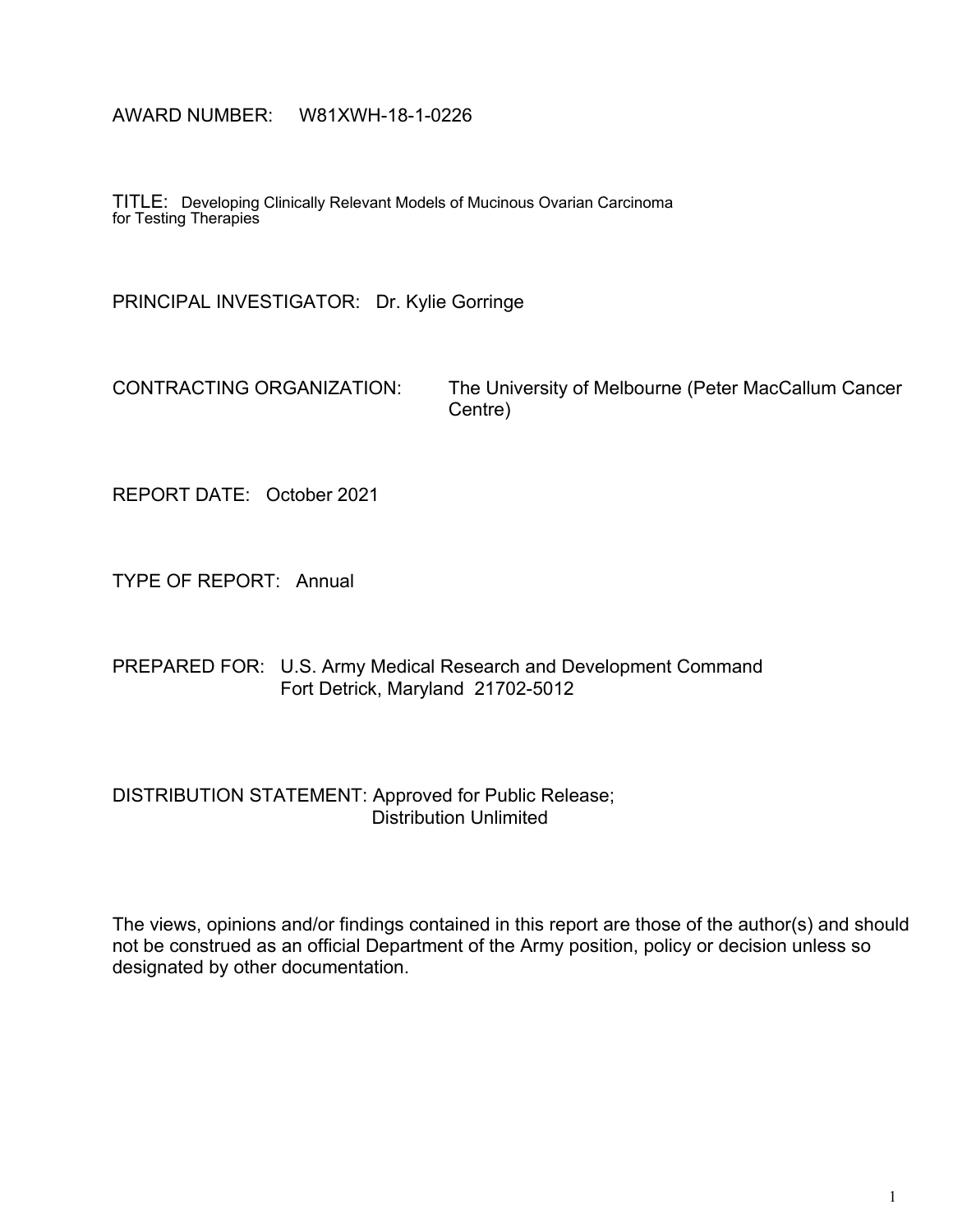| Form Approved<br><b>REPORT DOCUMENTATION PAGE</b><br>OMB No. 0704-0188                                                                                                                                                                                                                                                                                                                                                                                                                                                                                                                                                                                                                                                                                                                                                                                                                                                                                          |                                                     |                                                    |                                                                                           |                                      |                                                           |
|-----------------------------------------------------------------------------------------------------------------------------------------------------------------------------------------------------------------------------------------------------------------------------------------------------------------------------------------------------------------------------------------------------------------------------------------------------------------------------------------------------------------------------------------------------------------------------------------------------------------------------------------------------------------------------------------------------------------------------------------------------------------------------------------------------------------------------------------------------------------------------------------------------------------------------------------------------------------|-----------------------------------------------------|----------------------------------------------------|-------------------------------------------------------------------------------------------|--------------------------------------|-----------------------------------------------------------|
| Public reporting burden for this collection of information is estimated to average 1 hour per response, including the time for reviewing instructions, searching existing data sources, gathering and maintaining the<br>data needed, and completing and reviewing this collection of information. Send comments regarding this burden estimate or any other aspect of this collection of information, including suggestions for reducing<br>this burden to Department of Defense, Washington Headquarters Services, Directorate for Information Operations and Reports (0704-0188), 1215 Jefferson Davis Highway, Suite 1204, Arlington, VA 22202-<br>4302. Respondents should be aware that notwithstanding any other provision of law, no person shall be subject to any penalty for failing to comply with a collection of information if it does not display a currently<br>valid OMB control number. PLEASE DO NOT RETURN YOUR FORM TO THE ABOVE ADDRESS. |                                                     |                                                    |                                                                                           |                                      |                                                           |
| <b>1. REPORT DATE</b>                                                                                                                                                                                                                                                                                                                                                                                                                                                                                                                                                                                                                                                                                                                                                                                                                                                                                                                                           |                                                     | 2. REPORT TYPE                                     |                                                                                           |                                      | <b>3. DATES COVERED</b>                                   |
| OCTOBER 2021                                                                                                                                                                                                                                                                                                                                                                                                                                                                                                                                                                                                                                                                                                                                                                                                                                                                                                                                                    |                                                     | Annual Report                                      |                                                                                           |                                      | 15 Sept 2020 - 14 Sept 2021                               |
| <b>4. TITLE AND SUBTITLE</b>                                                                                                                                                                                                                                                                                                                                                                                                                                                                                                                                                                                                                                                                                                                                                                                                                                                                                                                                    |                                                     |                                                    |                                                                                           |                                      | <b>5a. CONTRACT NUMBER</b><br>W81XWH-18-1-0226            |
|                                                                                                                                                                                                                                                                                                                                                                                                                                                                                                                                                                                                                                                                                                                                                                                                                                                                                                                                                                 |                                                     |                                                    | Developing Clinically Relevant Models of Mucinous Ovarian Carcinoma for Testing Therapies |                                      | <b>5b. GRANT NUMBER</b><br>OC170121                       |
|                                                                                                                                                                                                                                                                                                                                                                                                                                                                                                                                                                                                                                                                                                                                                                                                                                                                                                                                                                 |                                                     |                                                    |                                                                                           |                                      | <b>5c. PROGRAM ELEMENT NUMBER</b>                         |
| 6. AUTHOR(S)                                                                                                                                                                                                                                                                                                                                                                                                                                                                                                                                                                                                                                                                                                                                                                                                                                                                                                                                                    |                                                     |                                                    |                                                                                           |                                      | <b>5d. PROJECT NUMBER</b>                                 |
| Dr. Kylie Gorringe<br>E-Mail: kylie.gorringe@petermac.org                                                                                                                                                                                                                                                                                                                                                                                                                                                                                                                                                                                                                                                                                                                                                                                                                                                                                                       |                                                     |                                                    |                                                                                           |                                      | <b>5e. TASK NUMBER</b>                                    |
|                                                                                                                                                                                                                                                                                                                                                                                                                                                                                                                                                                                                                                                                                                                                                                                                                                                                                                                                                                 |                                                     |                                                    |                                                                                           |                                      | <b>5f. WORK UNIT NUMBER</b>                               |
|                                                                                                                                                                                                                                                                                                                                                                                                                                                                                                                                                                                                                                                                                                                                                                                                                                                                                                                                                                 | 7. PERFORMING ORGANIZATION NAME(S) AND ADDRESS(ES)  |                                                    |                                                                                           |                                      | <b>8. PERFORMING ORGANIZATION REPORT</b><br><b>NUMBER</b> |
| The University of Melbourne                                                                                                                                                                                                                                                                                                                                                                                                                                                                                                                                                                                                                                                                                                                                                                                                                                                                                                                                     |                                                     |                                                    |                                                                                           |                                      |                                                           |
|                                                                                                                                                                                                                                                                                                                                                                                                                                                                                                                                                                                                                                                                                                                                                                                                                                                                                                                                                                 | Peter MacCallum Cancer Centre                       |                                                    |                                                                                           |                                      |                                                           |
| 305 Grattan St,                                                                                                                                                                                                                                                                                                                                                                                                                                                                                                                                                                                                                                                                                                                                                                                                                                                                                                                                                 |                                                     |                                                    |                                                                                           |                                      |                                                           |
|                                                                                                                                                                                                                                                                                                                                                                                                                                                                                                                                                                                                                                                                                                                                                                                                                                                                                                                                                                 | Melbourne, VIC, Australia 3000                      |                                                    |                                                                                           |                                      |                                                           |
| 9. SPONSORING / MONITORING AGENCY NAME(S) AND ADDRESS(ES)                                                                                                                                                                                                                                                                                                                                                                                                                                                                                                                                                                                                                                                                                                                                                                                                                                                                                                       |                                                     |                                                    |                                                                                           |                                      | 10. SPONSOR/MONITOR'S ACRONYM(S)                          |
|                                                                                                                                                                                                                                                                                                                                                                                                                                                                                                                                                                                                                                                                                                                                                                                                                                                                                                                                                                 |                                                     | U.S. Army Medical Research and Development Command |                                                                                           |                                      |                                                           |
| Fort Detrick, Maryland 21702-5012                                                                                                                                                                                                                                                                                                                                                                                                                                                                                                                                                                                                                                                                                                                                                                                                                                                                                                                               |                                                     |                                                    |                                                                                           |                                      | <b>11. SPONSOR/MONITOR'S REPORT</b><br><b>NUMBER(S)</b>   |
|                                                                                                                                                                                                                                                                                                                                                                                                                                                                                                                                                                                                                                                                                                                                                                                                                                                                                                                                                                 | <b>12. DISTRIBUTION / AVAILABILITY STATEMENT</b>    |                                                    |                                                                                           |                                      |                                                           |
|                                                                                                                                                                                                                                                                                                                                                                                                                                                                                                                                                                                                                                                                                                                                                                                                                                                                                                                                                                 | Approved for Public Release; Distribution Unlimited |                                                    |                                                                                           |                                      |                                                           |
|                                                                                                                                                                                                                                                                                                                                                                                                                                                                                                                                                                                                                                                                                                                                                                                                                                                                                                                                                                 |                                                     |                                                    |                                                                                           |                                      |                                                           |
| <b>13. SUPPLEMENTARY NOTES</b>                                                                                                                                                                                                                                                                                                                                                                                                                                                                                                                                                                                                                                                                                                                                                                                                                                                                                                                                  |                                                     |                                                    |                                                                                           |                                      |                                                           |
|                                                                                                                                                                                                                                                                                                                                                                                                                                                                                                                                                                                                                                                                                                                                                                                                                                                                                                                                                                 |                                                     |                                                    |                                                                                           |                                      |                                                           |
| <b>14. ABSTRACT</b><br>This project aims to create patient-relevant models for mucinous ovarian cancer (MOC). Over<br>the last year, we have begun PDX experiments, transplanting one MOC case subcutaneously (no<br>growth after 6 months), intraperitoneally (growth observed within 2 months) and intra-<br>bursally (growth observed within 2 months). We continue to collect tissue, although the pace<br>has slowed, likely due to COVID disruptions at two collection sites. Nonetheless we have<br>received four new carcinomas and one borderline tumour in the last year. Two of the<br>carcinomas have grown sustainably as organoid lines. No cell lines have yet been able to be<br>derived.                                                                                                                                                                                                                                                       |                                                     |                                                    |                                                                                           |                                      |                                                           |
| <b>15. SUBJECT TERMS</b>                                                                                                                                                                                                                                                                                                                                                                                                                                                                                                                                                                                                                                                                                                                                                                                                                                                                                                                                        |                                                     |                                                    |                                                                                           |                                      |                                                           |
|                                                                                                                                                                                                                                                                                                                                                                                                                                                                                                                                                                                                                                                                                                                                                                                                                                                                                                                                                                 |                                                     |                                                    | Ovarian Cancer, patient models, mouse xenografts, DNA sequencing                          |                                      |                                                           |
| <b>16. SECURITY CLASSIFICATION OF:</b>                                                                                                                                                                                                                                                                                                                                                                                                                                                                                                                                                                                                                                                                                                                                                                                                                                                                                                                          |                                                     |                                                    | <b>17. LIMITATION</b><br>OF ABSTRACT                                                      | <b>18. NUMBER</b><br><b>OF PAGES</b> | 19a. NAME OF RESPONSIBLE PERSON<br><b>USAMRMC</b>         |
| a. REPORT                                                                                                                                                                                                                                                                                                                                                                                                                                                                                                                                                                                                                                                                                                                                                                                                                                                                                                                                                       | <b>b. ABSTRACT</b>                                  | c. THIS PAGE                                       |                                                                                           |                                      | 19b. TELEPHONE NUMBER (include area<br>code)              |
| Unclassified                                                                                                                                                                                                                                                                                                                                                                                                                                                                                                                                                                                                                                                                                                                                                                                                                                                                                                                                                    | Unclassified                                        | Unclassified                                       | Unclassified                                                                              | 10                                   | Chanderd Farm 200 (Day 0.00)                              |

| Standard Form 298 (Rev. 8-98)  |  |  |
|--------------------------------|--|--|
| Prescribed by ANSI Std. Z39.18 |  |  |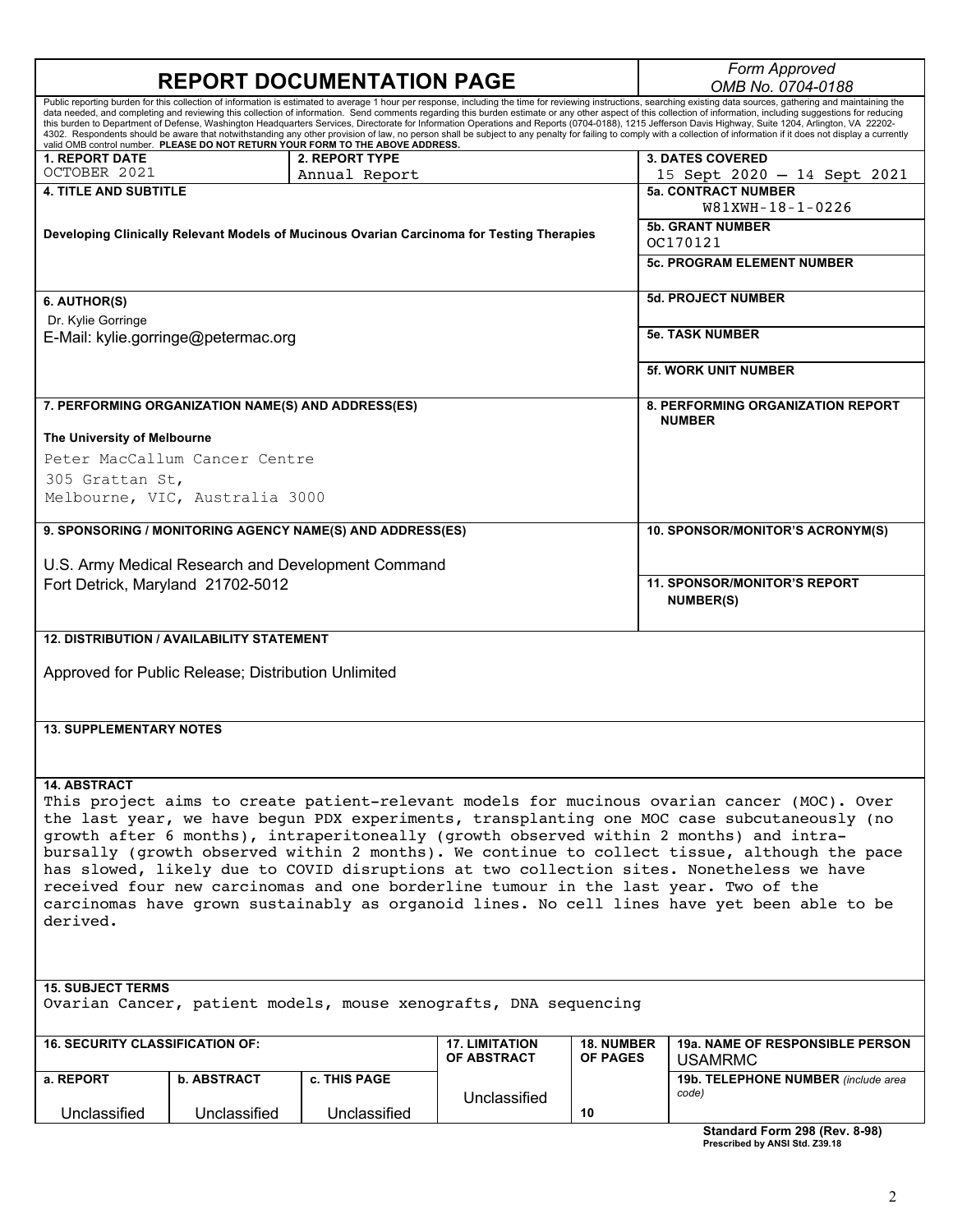# **TABLE OF CONTENTS**

#### **Page**

|    | 1. Introduction                                     | 3  |
|----|-----------------------------------------------------|----|
|    | 2. Keywords                                         | 3  |
|    | 3. Accomplishments                                  | 3  |
| 4. | Impact                                              | 6  |
|    | 5. Changes/Problems                                 | 7  |
|    | 6. Products                                         | 8  |
|    | 7. Participants & Other Collaborating Organizations | 8  |
|    | 8. Special Reporting Requirements                   | 10 |
| 9. | <b>Appendices</b>                                   | 10 |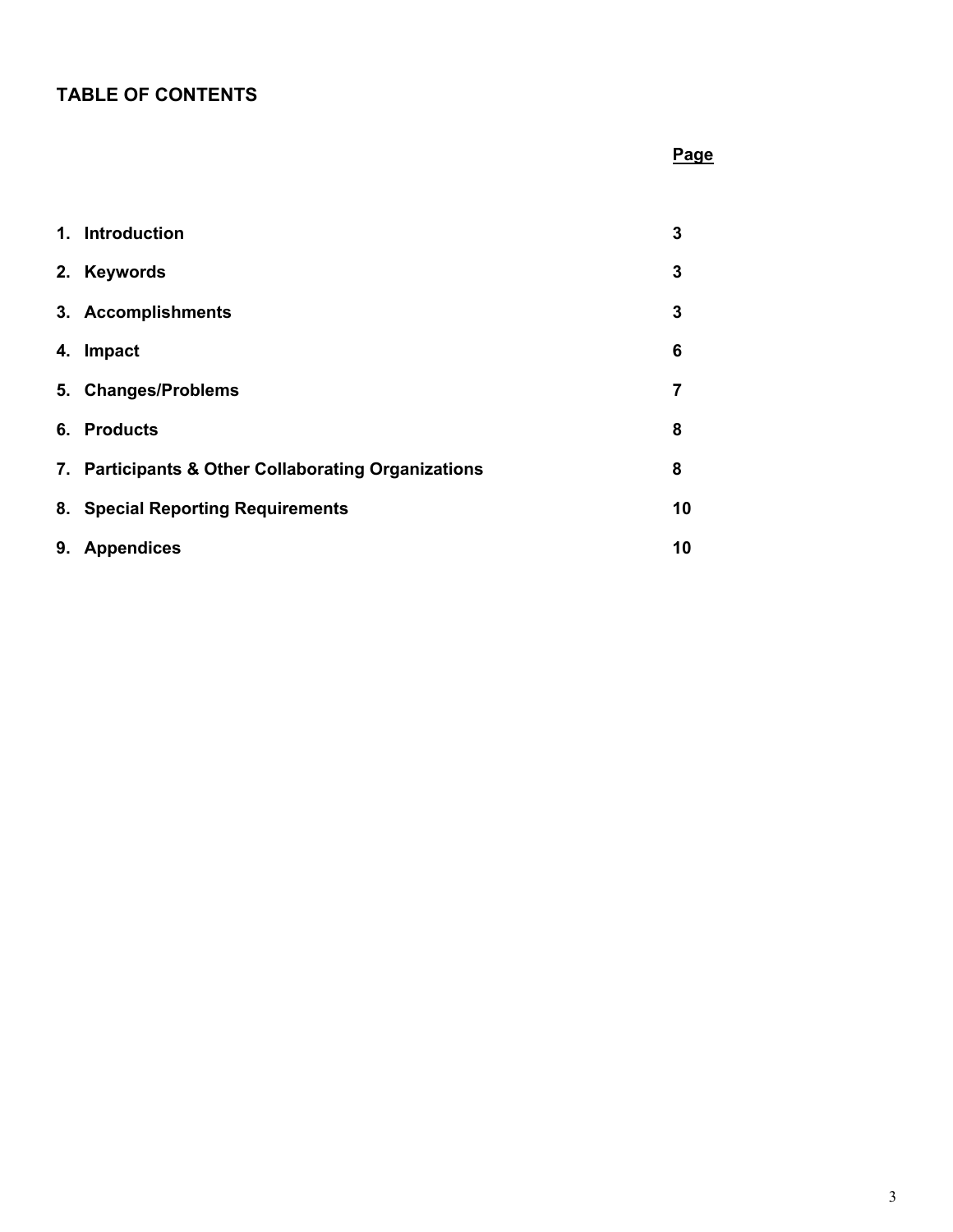#### **1. Introduction**

Mucinous ovarian cancer is a rare ovarian cancer subtype with a very poor prognosis; median survival for stage III/IV disease is less than 15 months. Advances in mucinous ovarian cancer treatment options have been hindered by a lack of appropriate models for use in research laboratories. This grant aims to develop patientderived laboratory models of mucinous ovarian cancer that accurately represent the human disease. Using these clinically relevant models we can test novel drugs and combination therapies in a controlled setting, providing us with more confidence that these treatment modalities will be successfully translated to the clinic.

#### **2. Keywords**

Mucinous, ovarian, cancer, rare, patient-derived, models, xenograft, drug, therapies, treatment, organoid

#### **3. Accomplishments**

### *What were the major goals of the project?*

| <b>Major Task 1</b>                                                                                                                                                   | <b>Months</b> | $\%$<br>completed |
|-----------------------------------------------------------------------------------------------------------------------------------------------------------------------|---------------|-------------------|
| Subtask 1: Obtain HRPO approval for human tissue use                                                                                                                  | $1-6$         | 100               |
| Specific Aim 1: To determine the optimal conditions under which MOC                                                                                                   |               |                   |
| and borderline tumors can be cultured as organoids                                                                                                                    |               |                   |
| <b>Major Task 2</b>                                                                                                                                                   | <b>Months</b> |                   |
| Subtask 1: Obtain fresh tissue from first 10 patients and test multiple<br>conditions                                                                                 | $1 - 12$      | 100               |
| Subtask 2: Obtain fresh tissue from second 10 patients and test refined set<br>of conditions based on the outcome of Subtask 1.                                       | $10 - 20$     | 70                |
| Subtask 3: Characterize successful organoids for morphology and growth<br>rates                                                                                       | $13 - 24$     | 50                |
| Milestone#1 Establish the optimal conditions for growth of MOC as<br>organoids                                                                                        | $20 - 24$     | 75                |
| Specific Aim 2: To determine the optimal conditions under which MOC<br>can be cultured as stable long-term cell lines                                                 |               |                   |
| <b>Major Task 3</b>                                                                                                                                                   |               |                   |
| Subtask 1: Obtain fresh tissue from first 5 patients and test multiple<br>conditions                                                                                  | $1 - 12$      | 100               |
| Subtask 2: Obtain fresh tissue from second 5 patients and test refined set of<br>conditions based on the outcome of Subtask 1.                                        | $10 - 20$     | 0                 |
| Subtask 3: Characterize successful cell lines for cell morphology and growth<br>rates                                                                                 | 13-24         | 0                 |
| Milestone#2 Establish the optimal conditions for growth of MOC as cell<br>lines                                                                                       | 20-24         | 0                 |
| Specific Aim 3: To determine the optimal conditions under which MOC<br>can be cultured as patient-derived xenografts                                                  |               |                   |
| <b>Major Task 4</b>                                                                                                                                                   |               |                   |
| Subtask 1: Submit documents for Animal Ethics review.                                                                                                                 |               |                   |
| Submission of institution approved animal protocols and related material<br>for DoD's ACURO approval.<br>Receive ACURO approval before initiating animal experiments. | $1-6$         | 100               |
| Subtask 2: Obtain fresh tissue from first 5 patients and test multiple                                                                                                |               |                   |
| conditions                                                                                                                                                            | $6 - 18$      | 30                |
| [18 mice per case $x 5 = 90$ mice]                                                                                                                                    |               |                   |
| Subtask 3: Obtain fresh tissue from second 5 patients and test refined set of                                                                                         | 13-24         | 0                 |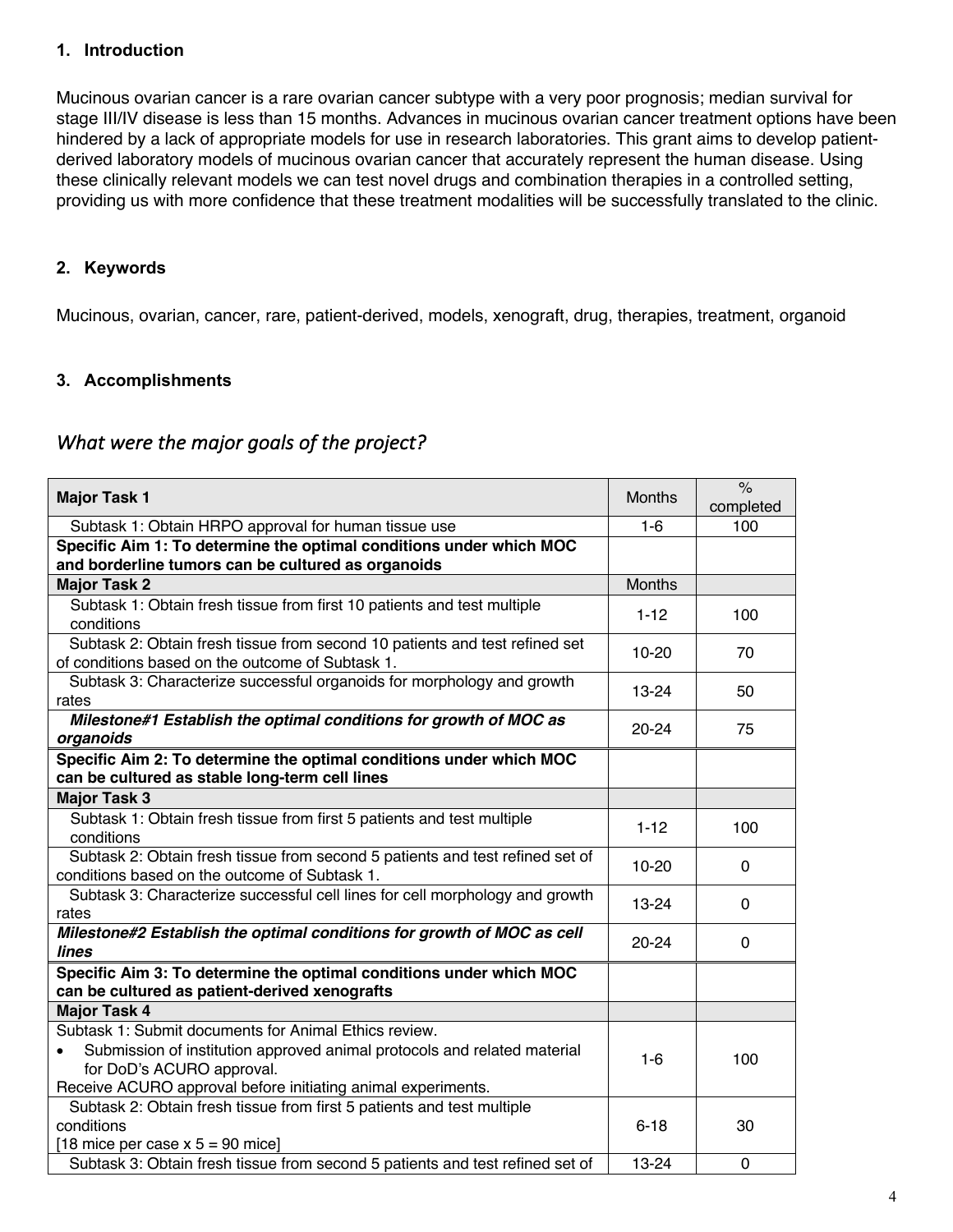| conditions based on the outcome of Subtask 1.                               |           |          |
|-----------------------------------------------------------------------------|-----------|----------|
| [10 mice per case $x 5 = 50$ mice]                                          |           |          |
| Subtask 4: Characterize successful PDX for morphology and growth rates      | $20 - 24$ | $\Omega$ |
| Subtask 5: Harvest tumors from successful PDX, store some tissue and        |           |          |
| passage remainder into new mice                                             | $12 - 24$ | $\Omega$ |
| [6 mice per case $x 10 = 60$ mice (at most)]                                |           |          |
| Milestone#3 Establish the optimal conditions for growth of MOC as PDX       | $20 - 24$ | 10       |
| Specific Aim 4: To undertake genomic and immunohistochemical                |           |          |
| profiling of successful models and compare to the primary tumor.            |           |          |
| Major Task 5: Characterization of primary tumors                            |           |          |
| Subtask 1: Obtain frozen tissue from primary tumors and extract DNA after   | $1 - 20$  | 50       |
| microdissection                                                             |           |          |
| Subtask 2: Obtain formalin-fixed paraffin embedded tissue from primary      |           |          |
| tumors and perform immunohistochemistry for tumor markers CK7, CK20, ER,    | $1 - 20$  | 50       |
| P53, VSIG1 and HER2.                                                        |           |          |
| Major Task 6: Characterization of successful models                         |           |          |
| Subtask 1: Extract DNA from successful cell lines, organoids and PDX tissue | 18-20     | 30       |
| Subtask 2: Perform short tandem repeat profiling of tumors and models to    | $20 - 22$ | 30       |
| validate identity                                                           |           |          |
| Subtask 3: Prepare formalin-fixed paraffin embedded tissue or cells from    |           |          |
| successful cell lines, organoids and PDX tissue and perform                 | $20 - 24$ | 30       |
| immunohistochemistry for tumor markers CK7, CK20, ER, P53, VSIG1 and        |           |          |
| HER <sub>2</sub>                                                            |           |          |
| Subtask 4: Perform OPAL staining for immunological markers.                 | $20 - 24$ | $\Omega$ |
| Subtask 5: Send DNA from primary tumors and successful models for whole     | $20 - 22$ | 30       |
| genome sequencing                                                           |           |          |
| Subtask 6: Analysis of whole genome sequencing data                         | $22 - 24$ | 30       |
| Milestone#4 Author manuscript(s) on the optimal conditions for              |           | $\Omega$ |
| development of MOC models and describe the successful models in             |           |          |
| detail.                                                                     |           |          |

### *What was accomplished under these goals?*

1. Major Task 1. Obtain HRPO approval for human tissue use

Relevant Human Ethics documents were first submitted online in June 2018. Approval was obtained in January, 2020

2. Major task 2. Organoids have successfully been grown from five carcinomas and five borderline mucinous tumours, establishing two different media conditions under which cells grow. Some samples grow best in one medium, and others in a different medium. We have also optimised conditions with which to freeze and recover the organoid lines.

3. Major task 3. Three samples have been attempted to grow as cell lines, but no success has been achieved as yet.

4. Major task 4. One carcinoma has been transplanted into 9 NSG mice (3 different cell numbers) subcutaneously (SC). The first 6 have not shown any sign of growth after 27 weeks, the last 3 have not shown growth after 8 weeks (ongoing). As an alternative route, organoid lines have been transformed with a luciferase vector to enable in vivo imaging to track growth. Four mice each have been transplanted intraperitoneally (IP) and intrabursally (IB), with 3 and 2 mice respectively showing growth at 4 weeks (ongoing). Another MOC case has been transplanted SC (3 mice) and IB (5 mice) but it is too early to know if this has been successful (5 weeks). Two additional cases have been transformed with the luciferase vector and are being prepared for transplant.

5. Major tasks 5 and 6.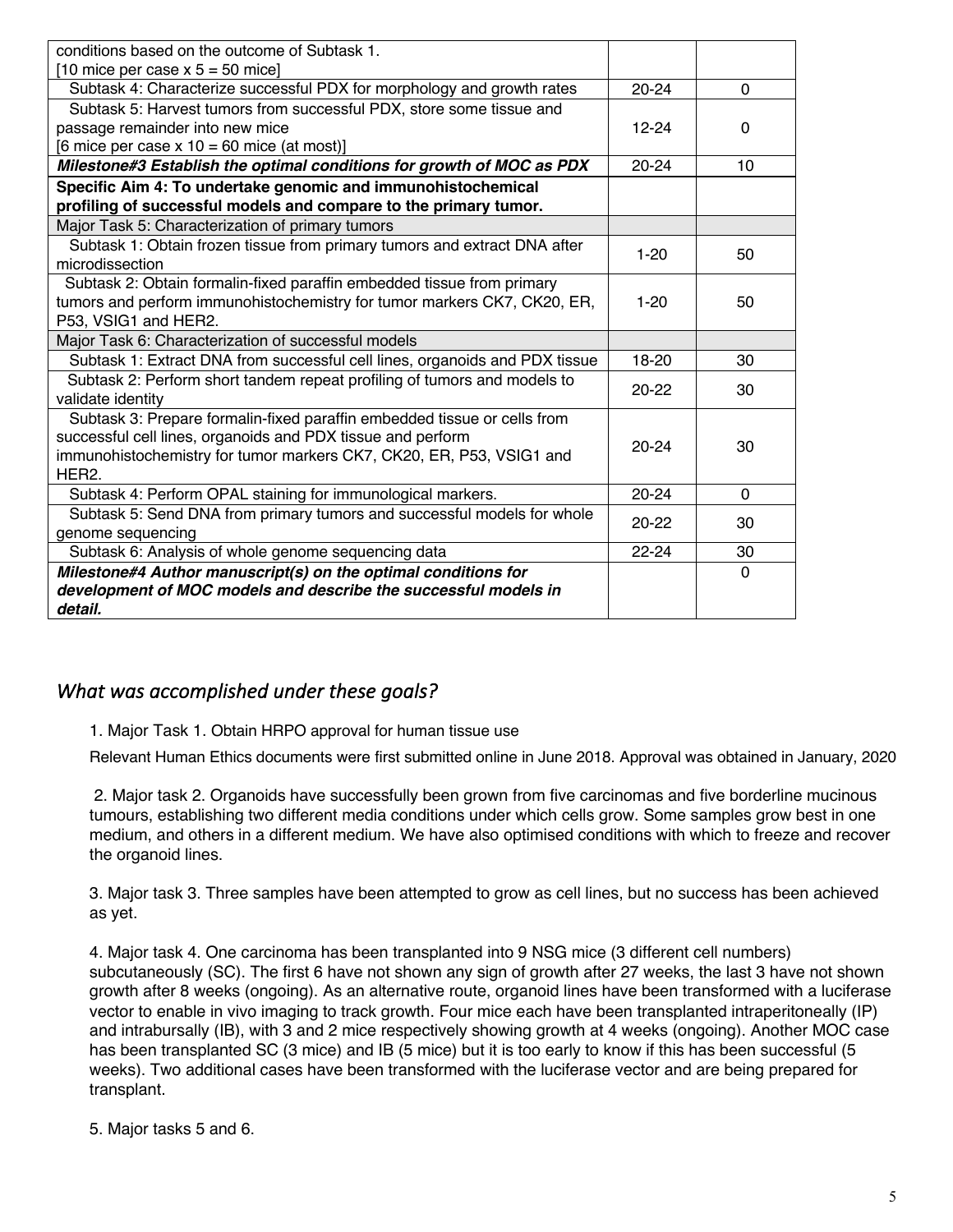Progress on these tasks indicated below. DNA was successfully extracted from all but 1 recent organoid line. Only three of the tissues have had enough DNA to send for sequencing, and in 1 case there was no tumour in the frozen and insufficient in the FFPE piece (\*). IHC is completed for all with available tissue/organoids for CK7, ER, p53, Ki67 and ERBB2. OPAL and STR sequencing will be done when the cohort is complete.

| <b>Type</b>       | <b>DNAT</b> | <b>DNAO</b> | <b>DNA</b> seq<br>T/O | <b>IHCT</b> | <b>IHCO</b> |
|-------------------|-------------|-------------|-----------------------|-------------|-------------|
| <b>Borderline</b> | N           | Υ           | N                     | Υ           | γ           |
| <b>Borderline</b> | N           | Υ           | N                     | Υ           | Υ           |
| <b>Borderline</b> | Ν           | Υ           | N                     | Υ           | γ           |
| Borderline*       | N           | Υ           | $Y$ (O only)          | N           | Υ           |
| <b>Borderline</b> | Ν           | Υ           | N                     | Υ           | Υ           |
| <b>MOC</b>        | Υ           | γ           | γ                     | γ           | Υ           |
| <b>MOC</b>        | Υ           | γ           | γ                     | γ           | Υ           |
| <b>MOC</b>        | Υ           | Υ           | Υ                     | ۷           | γ           |
| <b>MOC</b>        | Υ           | Υ           | N                     | Υ           | Y           |
| <b>MOC</b>        | N           | N           | N                     | Υ           | N           |

# *What opportunities for training and professional development has the project provided?*

A graduate research student (Masters of Biomedical Science) and a PhD student have been working on this project as part of their training. The Masters student completed their degree and has now started a PhD, and the PhD student has submitted their thesis. The postdoc recruited to the project in the last year has undertaken training to learn new PDX techniques.

### *How were the results disseminated to communities of interest?*

A presentation at the Ovarian Cancer Australia symposium by the PI disseminated the results of the study to clinicians, researchers and consumers who attended. The PI also presented an update at the Victorian Comprehensive Cancer Centre Gynae Stream Research Meeting.

Both PhD and Master's students presented their work at the Australia & New Zealand Gynae-Oncology Group Annual Scientific Meeting 2021.

The postdoc presented her work at the Canadian Conference of Ovarian Cancer Research

### *What do you plan to do during the next reporting period to accomplish the goals?*

In the next reporting period we expect to finish establishing organoid cultures for all 20 patients (Major Task 2 complete) and will continue to try and establish 2D cell lines (Major Task 3, subtask 1). We expect to have tested the first 5 patient PDX models (Major Task 4, subtask 2). All immunohistochemistry should be completed on the primary tumours (Major Task 5 complete) and organoids (Major Task 6), and whole genome sequencing also completed for tumours, organoids and some PDX.

### **4. IMPACT:**

# *What was the impact on the development of the principal discipline(s) of the project?*

Nothing to report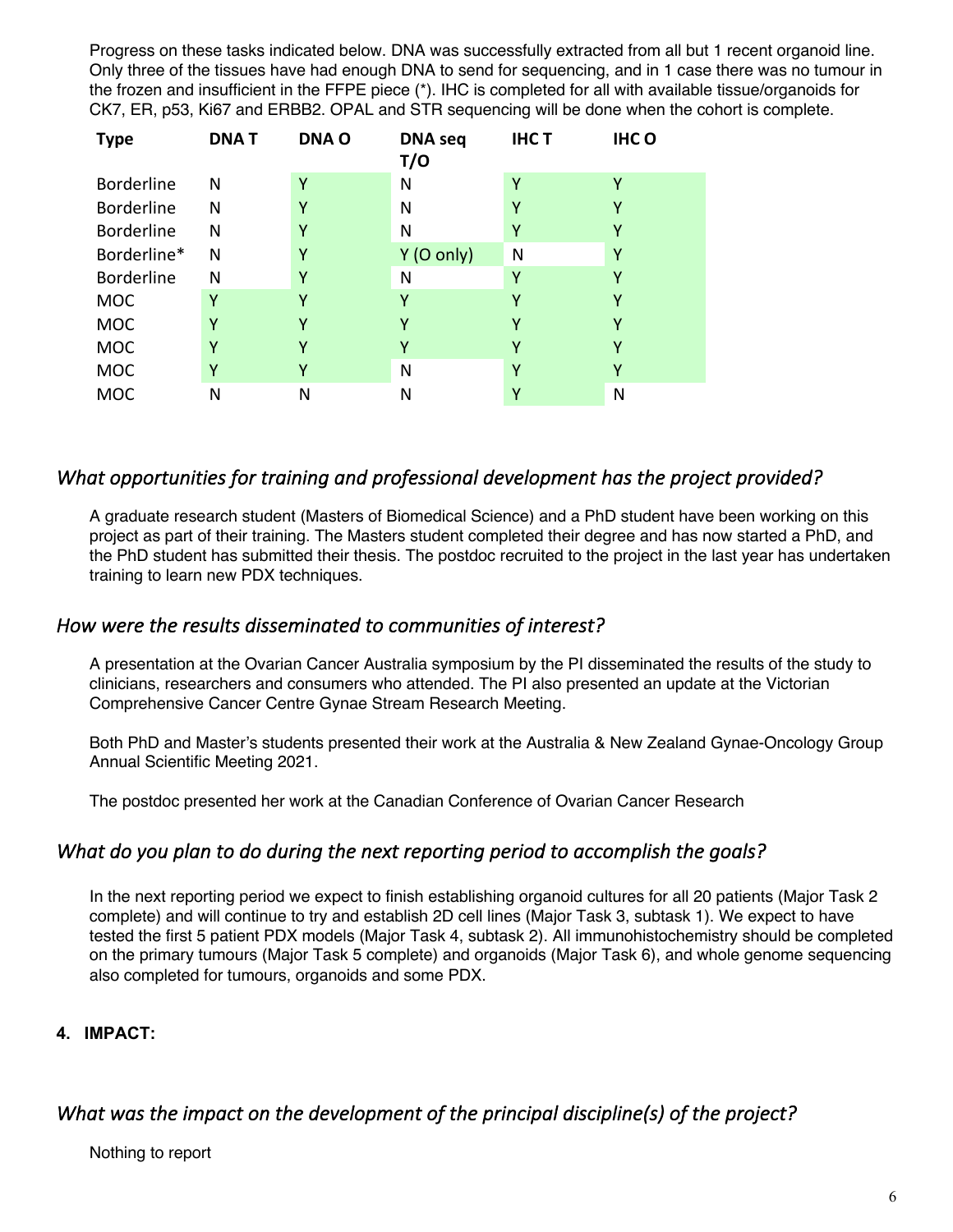# *What was the impact on other disciplines?*

Nothing to report

### *What was the impact on technology transfer?*

Nothing to report

### *What was the impact on society beyond science and technology?*

Nothing to report

### **5. CHANGES/PROBLEMS:**

### *Changes in approach and reasons for change*

Nothing new to report

### *Actual or anticipated problems or delays and actions or plans to resolve them*

Continued COVID-19 outbreaks have slowed tissue collection for new cases and delayed the onset of PDX experiments since the animal house requested that no new mouse experiments be initiated during periods of high risk. This has been ameliorated recently by institutional changes to procedures whereby fully trained and vaccinated staff are able to undertake essential small-scale mouse experiments for existing grants (which we are thus able to do). We are reliant on our clinical colleagues for tissue collection, and unfortunately have no control over Department of Health restrictions regarding staff allowed on the site of surgery or reduction in surgeries. However, since we are very close to completing the 20 cases, we anticipate being able to finish the proposed work in the time remaining.

### *Changes that had a significant impact on expenditures*

The delay in funds being approved for use at the host institution and the delay in human ethics approval from HRPO.

# *Significant changes in use or care of human subjects, vertebrate animals, biohazards, and/or select agents*

Nothing to report

### *Significant changes in use or care of human subjects*

Nothing to report

# *Significant changes in use or care of vertebrate animals.*

Nothing to report – as mentioned in the 2020 report we amended the animal ethics to enable intra-bursal and luciferase monitoring, and these changes were approved by ACURO.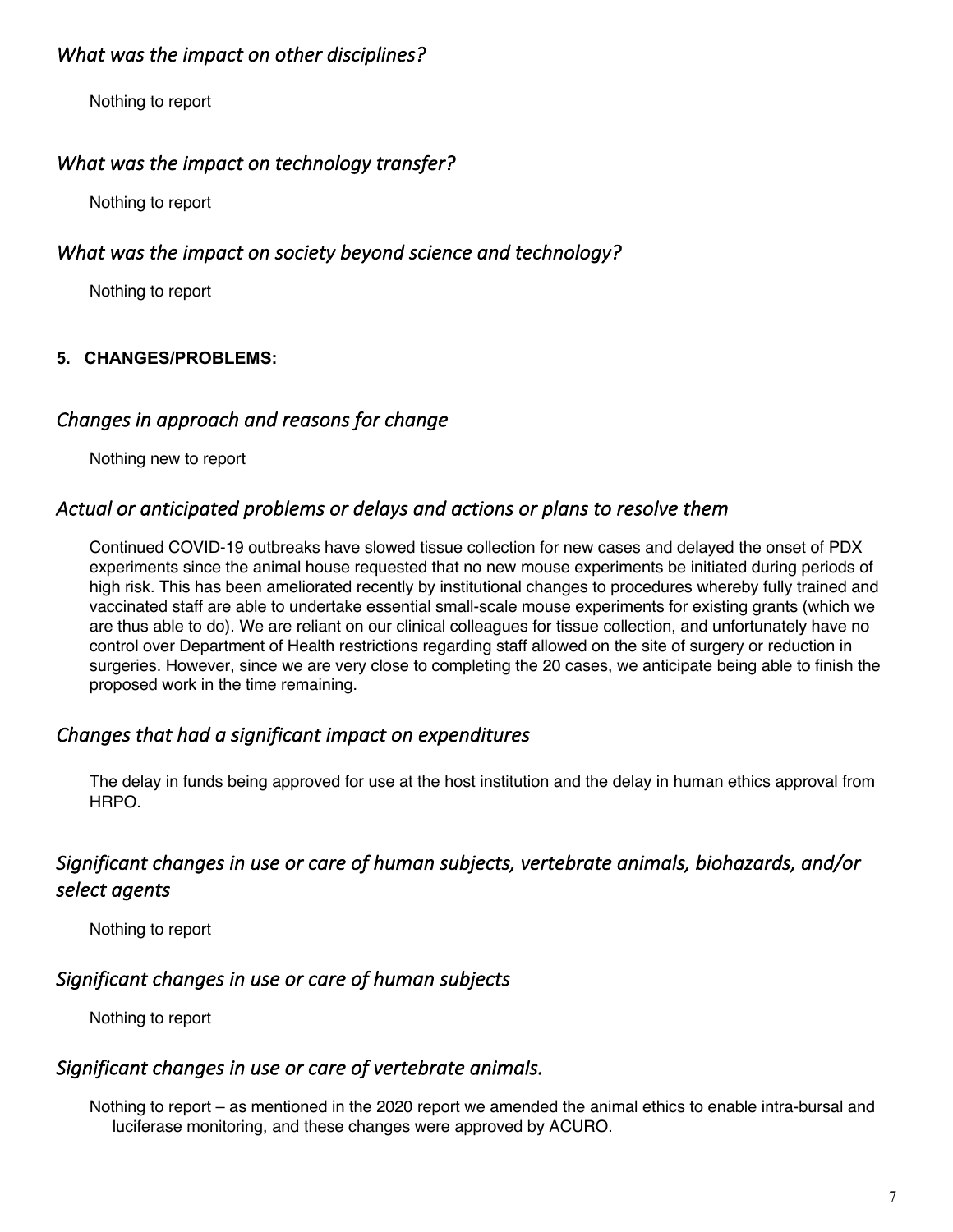# *Significant changes in use of biohazards and/or select agents*

Nothing to report

### **6. PRODUCTS:**

# *Publications, conference papers, and presentations*  Report only the major publication(s) resulting from the work under this award.

In the last 12 months the work was selected for an oral presentation at the Australian and New Zealand Gynaecologic Oncology Group's Annual Scientific Meeting (Science Symposium) and the South Australian Organoids Symposium (both national). Aspects of the work were also presented as a poster at the Canadian Conference for Ovarian Cancer Research (international). The CI also presented the work to the Victorian Comprehensive Cancer Centre Molecular Tumour Board and VCCC Gynae Research Group (local) and the Ovarian Cancer Australia Symposium (national).

# *Website(s) or other Internet site(s)*

Nothing to report

### *Technologies or techniques*

Nothing to report

### *Inventions, patent applications, and/or licenses*

Nothing to report

### *Other Products*

A REDCap database has been set up for internal use by our laboratory. It will be used to store pathology information related to the samples received into the laboratory. The REDCap database will also be used to track what applications each tissue will be used for (grown as organoids, snap frozen, fixed in formalin etc).

### **7. PARTICIPANTS & OTHER COLLABORATING ORGANIZATIONS**

### *What individuals have worked on the project?*

| Name:                                        | Associate Professor Kylie Gorringe                                                                                                                       |
|----------------------------------------------|----------------------------------------------------------------------------------------------------------------------------------------------------------|
| Project Role:                                |                                                                                                                                                          |
| Researcher Identifier (e.g. ORCID<br>$ID)$ : | ORCID ID: 0000-0001-5681-2022                                                                                                                            |
| Nearest person month worked:                 |                                                                                                                                                          |
| Contribution to Project:                     | A/Prof Gorringe wrote the human ethics application which was approved by the HRPO<br>in January 2020. A/Prof Gorringe has supervised the project overall |
| <b>Funding Support:</b>                      | New Funding support:<br>NHMRC Ideas Grant (2021-22) no overlap<br>Cancer Australia/NBCF grant (2021-2024) no overlap                                     |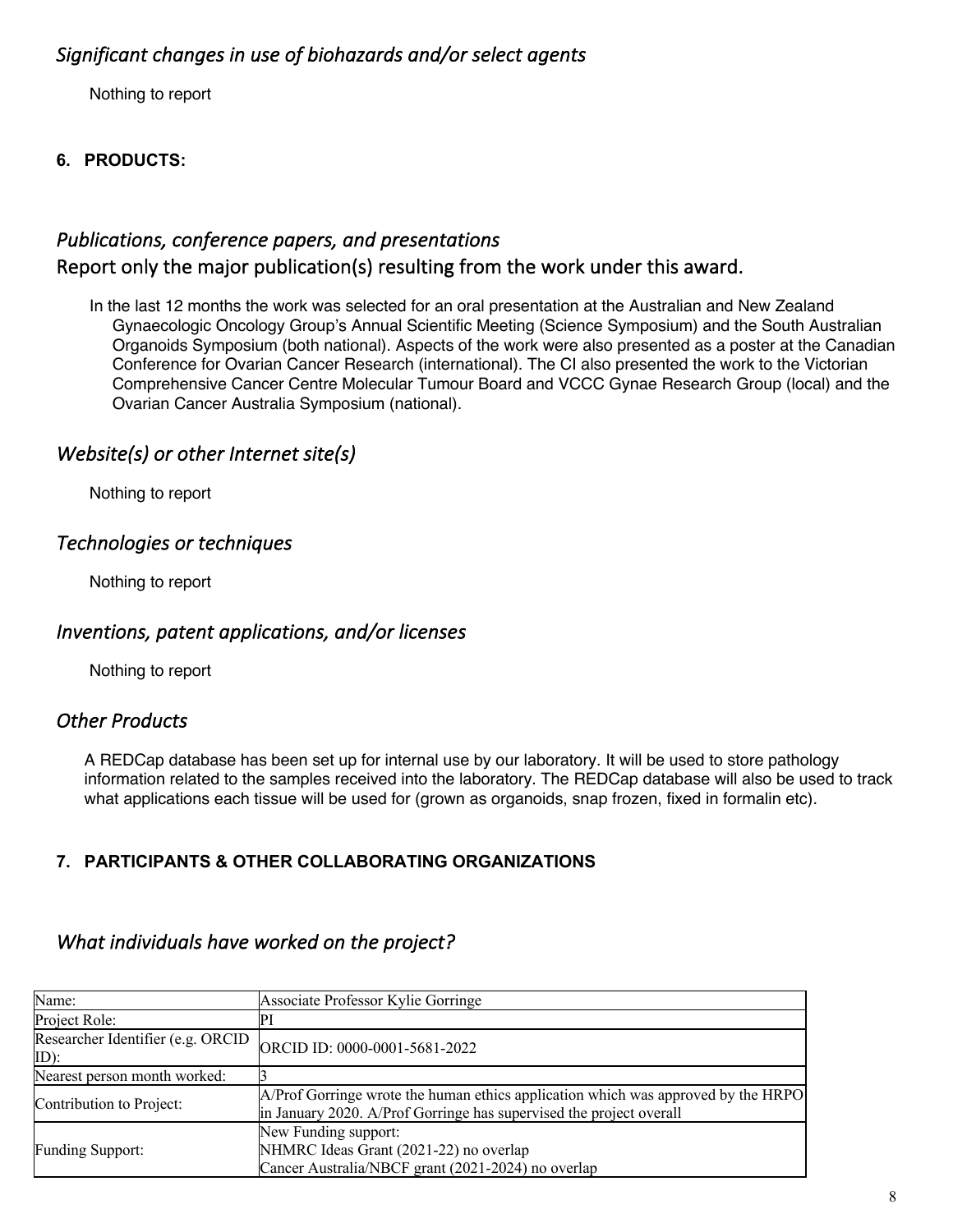| DoD Teal Expansion award (2021-2023) is a further development of the current project |
|--------------------------------------------------------------------------------------|
| lin which the models developed in this award will be used to test therapies.         |

| Name:                                                                                                                                                                                                                            | Dr Suad Abdirahman                                                                                                                                                                                                               |
|----------------------------------------------------------------------------------------------------------------------------------------------------------------------------------------------------------------------------------|----------------------------------------------------------------------------------------------------------------------------------------------------------------------------------------------------------------------------------|
| Project Role:                                                                                                                                                                                                                    | Postdoctoral Scientist                                                                                                                                                                                                           |
| Researcher Identifier (e.g. ORCID<br>ID):                                                                                                                                                                                        | <b>NA</b>                                                                                                                                                                                                                        |
| Nearest person month worked:                                                                                                                                                                                                     | 10                                                                                                                                                                                                                               |
| Contribution to Project:                                                                                                                                                                                                         | Dr Abdirahman has taken over processing tissues and culturing the organoids. She has<br>carried out laboratory experiments to introduce the luciferase construct into the<br>organoids, and has performed xenograft experiments. |
| Funding Support:                                                                                                                                                                                                                 | No change                                                                                                                                                                                                                        |
|                                                                                                                                                                                                                                  |                                                                                                                                                                                                                                  |
| Name:                                                                                                                                                                                                                            | Ms Olivia Craig                                                                                                                                                                                                                  |
| Project Role:                                                                                                                                                                                                                    | Graduate Student                                                                                                                                                                                                                 |
| $D_{\text{res}}$ $\mathbf{L}_{\text{res}}$ $\mathbf{L}_{\text{res}}$ $\mathbf{L}_{\text{res}}$ $\mathbf{L}_{\text{res}}$ $\mathbf{L}_{\text{res}}$ $\mathbf{L}_{\text{res}}$ $\mathbf{L}_{\text{res}}$ $\mathbf{L}_{\text{res}}$ |                                                                                                                                                                                                                                  |

| Researcher Identifier (e.g. ORCID $ _{NA}$<br>ID) |                                                                         |
|---------------------------------------------------|-------------------------------------------------------------------------|
| Nearest person month worked:                      |                                                                         |
| Contribution to Project:                          | Ms Craig has assisted with sample processing and culturing of organoids |
| <b>Funding Support:</b>                           | No change                                                               |

| Name:                                        | <b>Professor Clare Scott</b>                                                                 |
|----------------------------------------------|----------------------------------------------------------------------------------------------|
| Project Role:                                | Co-investigator                                                                              |
| Researcher Identifier (e.g. ORCID<br>$ID)$ : | ORCID ID: 0000-0002-3689-5956                                                                |
| Nearest person month worked:                 |                                                                                              |
| Contribution to Project:                     | Intellectual contribution and training for Dr Abdirahman in the generation of PDX<br>models. |
| Funding Support:                             | New Funding support:<br>-NHMRC Investigator grant (2022-2026) no overlap                     |

| Name:                                        | Professor Rob Ramsay          |
|----------------------------------------------|-------------------------------|
| Project Role:                                | Co-Investigator               |
| Researcher Identifier (e.g. ORCID<br>$ID)$ : | ORCID ID: 0000-0001-5003-0433 |
| Nearest person month worked:                 |                               |
| Contribution to Project:                     | Intellectual                  |
| <b>Funding Support:</b>                      | No change                     |

# *Has there been a change in the active other support of the PD/PI(s) or senior/key personnel since the last reporting period?*

#### **New funding support for PI:**

NHMRC Ideas Grant (2021-22) no overlap

Cancer Australia/NBCF grant (2021-2024) no overlap

DoD Teal Expansion award (2021-2023) is a further development of the current project in which the models developed in this award will be used to test therapies.

#### **New funding support for CoI Clare Scott**

National Health and Medical Research Council Investigator grant (2022-26). No overlap with current project.

### *What other organizations were involved as partners?*

#### Nothing to Report